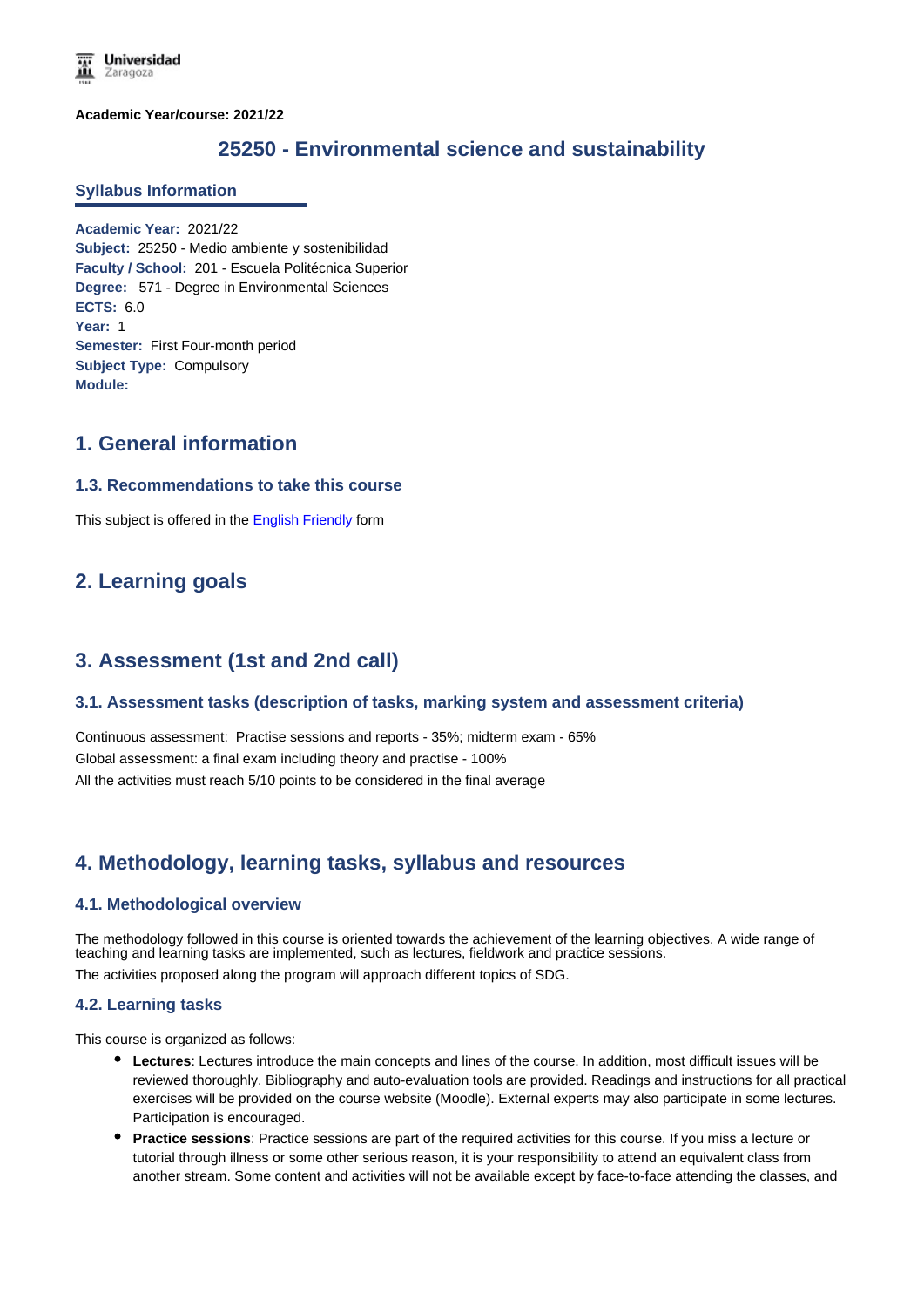missing material will disadvantage you in the course assessment. These practice sessions include case study, field and expert lectures.

### **4.3. Syllabus**

Theory program is based on the SDG (Sustainable Development Goals). It starts with an introduction to 2030 Agenda, current situation, targets to reach and relevant aspects about the following SDG:

- SDG 2: Zero hunger
- SDG 3: Good health and well-being
- SDG 6: Clean water and sanitation
- SDG 7: Affordable and clean energy
- SDG 9: Industry, innovation and infrastructure
- SDG 11: Sustainable cities and communities
- SDG 12: Responsible consumption and production
- SDG 13: Climate action
- SDG 14: Life below water
- SDG 15: Life on land

### **4.4. Course planning and calendar**

The student should expend 150 hours to work in this subject, distributed as following:

- ? 24 h theory session
- ? 20 h practice session
- ? 10 h field work
- ? 90 h autonomous work and study
- ? 6 h assessment

| Task / week                | 1              | $\overline{2}$ | 3(1)           | 4              | 5              | 6(2)           | $\overline{7}$ | 8              | 9              | 10(3)          | 11             |
|----------------------------|----------------|----------------|----------------|----------------|----------------|----------------|----------------|----------------|----------------|----------------|----------------|
| <b>Activities</b>          |                |                |                |                |                |                |                |                |                |                |                |
| Theory session             | $\overline{2}$ | $\overline{2}$ | $\overline{2}$ | $\overline{2}$ | $\overline{2}$ | $\overline{2}$ | $\overline{2}$ | $\overline{2}$ | $\overline{2}$ | $\overline{2}$ | 2              |
| Practice session           | 2              | $\overline{2}$ | 2              | $\overline{2}$ |                | 2              | $\overline{2}$ | 2              | $\overline{2}$ |                | 2              |
| Field work                 |                |                |                |                |                |                |                |                |                |                |                |
| Assessment                 |                |                |                |                |                |                |                |                |                |                |                |
| <b>Autonomous work and</b> |                |                |                |                |                |                |                |                |                |                |                |
| study                      |                |                |                |                |                |                |                |                |                |                |                |
| Individual work            | $\overline{2}$ | $\overline{2}$ | $\overline{2}$ | $\overline{2}$ | 4              | 4              | 2              | 2              | 2              | 4              | 2              |
| Group work                 |                |                | $\overline{2}$ | $\overline{2}$ | $\overline{2}$ | 2              | $\overline{2}$ | $\overline{2}$ | $\overline{2}$ | $\overline{2}$ | $\overline{2}$ |
| <b>TOTAL</b>               | 6              | 6              | 8              | 8              | 8              | 10             | 8              | 8              | 8              | 8              | 8              |

(1) On Friday 1th October will follow Monday timetable

(2) Friday 22nd October will follow Tuesday timetable

(3) Thursday 18 th November will follow Monday timetable

(4) Monday, January 10th will follow Friday timetable

(5) Tuesday 11 th January will follow Friday timetable

Further information concerning the timetable, classroom, office hours, assessment dates and other details regarding this course will be provided on the first day of class or please refer to the Faculty of Sciences website and Moodle.

### **4.5. Bibliography and recommended resources**